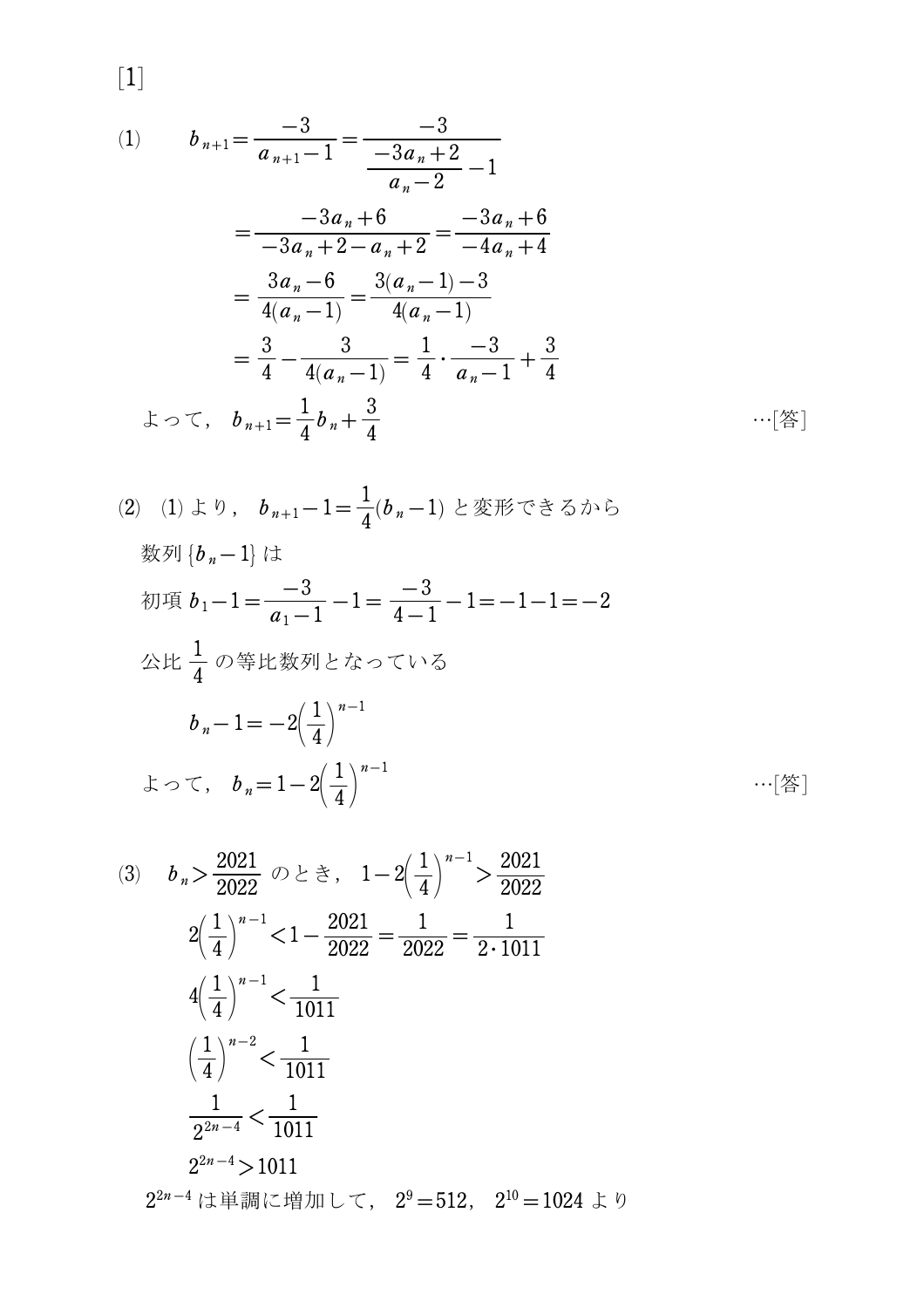## 高松高等予備校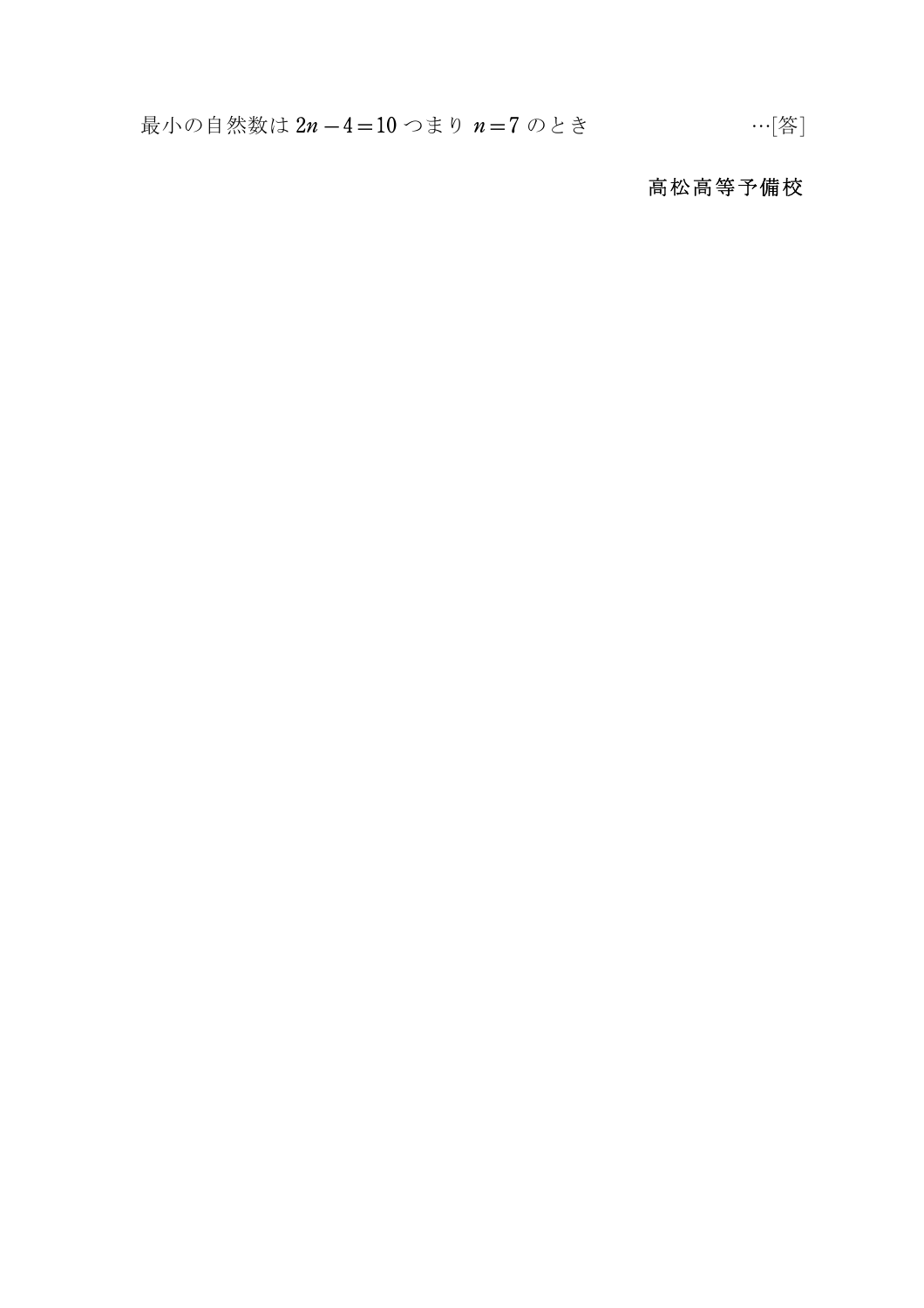[2]

(1) 円 C は中心 (1, 1), 半径 1 の円なので  $C: (x-1)^2 + (y-1)^2 = 1$  よって,円 *C* 上の点 P 01+cos*h*,1 +sin*h* 1 における接線の方程式は  $(1+\cos\theta -1)(x-1) + (1+\sin\theta -1)(y-1) = 1$  $(x-1)\cos\theta + (y-1)\sin\theta = 1$  この直線の *x* 切片,*y* 切片は,*y*,*x* にそれぞれ 0 を代入して  $x \boxplus \nvdash : (x-1)\cos \theta - \sin \theta = 1$  *x*=  $1 + \sin \theta$  $\frac{+\sin\theta}{\cos\theta}$  +1  $\left(\because 0 < \theta < \theta\right)$  $\bigg)$  $\frac{\pi}{2}$ より cos*h*'0  $=$  $\sin\theta + \cos\theta + 1$  $\overline{\cos \theta}$  $y \uplus \mathcal{F}: -\cos\theta + (y-1)\sin\theta = 1$  *y*=  $1 + \cos \theta$  $\frac{1+\cos\theta}{\sin\theta}+1$   $\left(\because 0<\theta<\theta\right)$  $\bigg)$  $\frac{\pi}{2}$ より sin*h*'0  $=$  $\sin \theta + \cos \theta + 1$ sin*h* よって  $A\left(\frac{\sin\theta + \cos\theta + 1}{\cos\theta}, 0\right), B\left(0, \frac{\sin\theta + \cos\theta + 1}{\sin\theta}\right)$ sin*h* これにより  $L(\boldsymbol{\theta}) \!=\! \sqrt{\! \sqrt{\! \int_{0}^{1}}% \sum_{n=1}^{L}% \sum_{n=1}^{L}% \sum_{n=1}^{L}% \sum_{n=1}^{L}% \sum_{n=1}^{L}% \sum_{n=1}^{L}% \sum_{n=1}^{L}% \sum_{n=1}^{L}% \sum_{n=1}^{L}% \sum_{n=1}^{L}% \sum_{n=1}^{L}% \sum_{n=1}^{L}% \sum_{n=1}^{L}% \sum_{n=1}^{L}% \sum_{n=1}^{L}% \sum_{n=1}^{L}% \sum_{n=1}^{L}% \sum_{n=1}^{L}% \sum_{n=1}^{L}% \sum$  $+$  $\left(\frac{\sin\theta+\cos\theta+1}{\cos\theta}\right)^2$  $\left(\frac{\sin\theta+\cos\theta+1}{\sin\theta}\right)^2$  $=\sqrt{\frac{\sin^2\theta(\sin\theta+\cos\theta+1)^2+\cos^2\theta(\sin\theta+\cos\theta+1)^2}{\sin^2\theta\cos^2\theta}}$  $\sin^2 \theta \cos^2 \theta$  $=\sqrt{\frac{(\sin^2\theta+\cos^2\theta)(\sin\theta+\cos\theta+1)^2}{\sin^2\theta\cos^2\theta}}$  $\sin^2 \theta \cos^2 \theta$  $=\sqrt{\frac{(\sin\theta+\cos\theta+1)^2}{\sin^2\theta\cos^2\theta}}$  $\sin^2 \theta \cos^2 \theta$  $(: \sin^2 \theta + \cos^2 \theta = 1)$  $=$  $\sin\theta$  +  $\cos\theta$  + 1  $\frac{\sin \theta + \cos \theta + 1}{\sin \theta \cos \theta}$   $\left(\because 0 < \theta < \theta\right)$  $\frac{\pi}{2}$ より sin*h*>0,cos*h* >0  $\bigg)$ …[答]

(2) 
$$
L(\theta) = \frac{\sin \theta + \cos \theta + 1}{\sin \theta \cos \theta} \left( 0 < \theta < \frac{\pi}{2} \right)
$$

$$
\sum \sum \infty, \quad t = \sin \theta + \cos \theta \quad \text{and} \quad \sum \sum \sum \infty
$$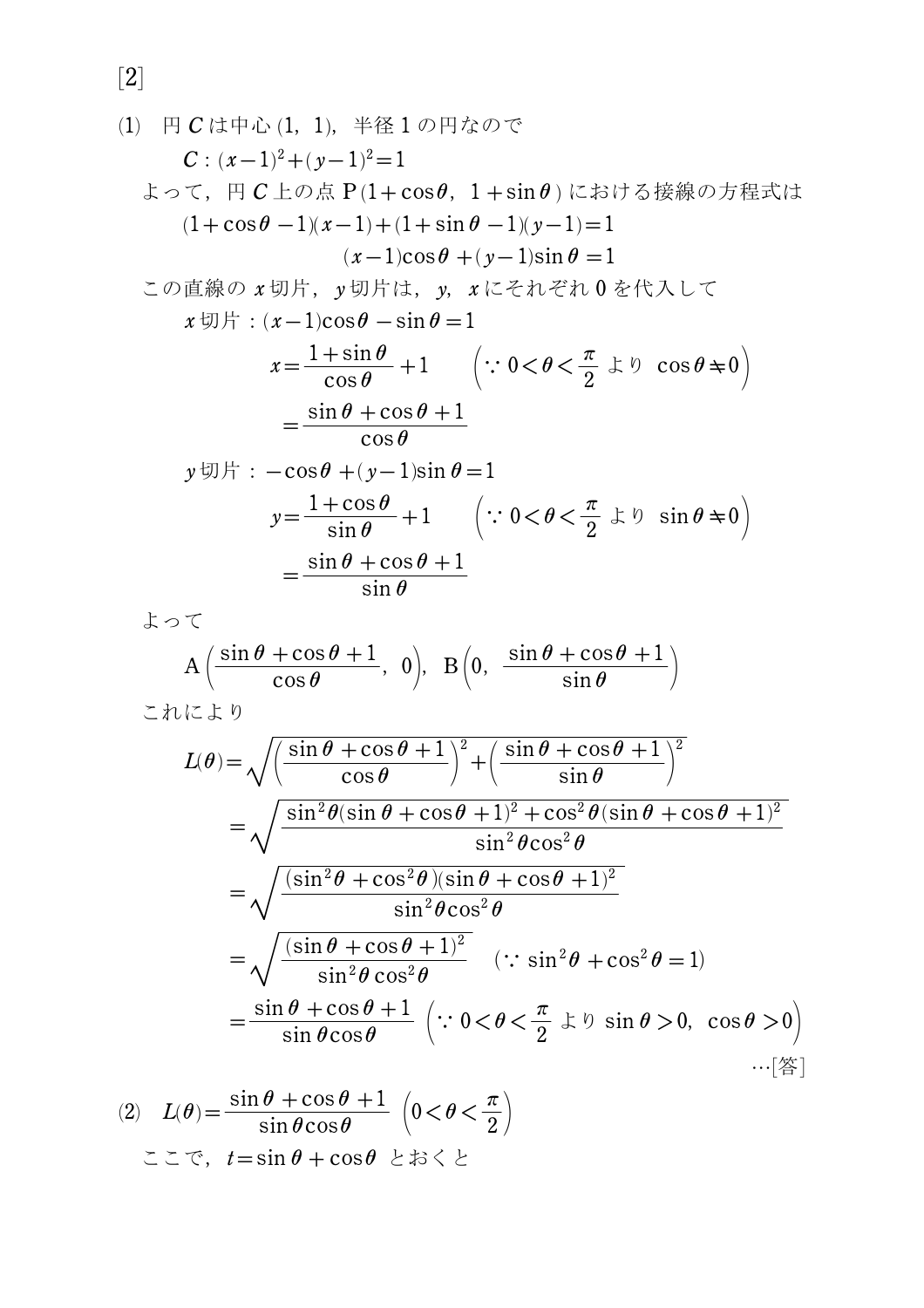$$
t = \sqrt{2} \sin\left(\theta + \frac{\pi}{4}\right)
$$
  
\n
$$
0 < \theta < \frac{\pi}{2} \pm \theta
$$
  
\n
$$
\frac{\pi}{4} < \theta + \frac{\pi}{4} < \frac{3}{4}\pi
$$
  
\n
$$
\pm \infty \pm \sqrt{2} \sin\left(\theta + \frac{\pi}{4}\right) \le 1
$$
  
\n
$$
1 < \sqrt{2} \sin\left(\theta + \frac{\pi}{4}\right) \le \sqrt{2}
$$
  
\n
$$
\Rightarrow \pm \theta \quad 1 < t \le \sqrt{2}
$$
  
\n
$$
\Rightarrow t = \sin \theta + \cos \theta \pm \theta
$$
  
\n
$$
t^2 = (\sin \theta + \cos \theta)^2
$$
  
\n
$$
t^2 = \sin^2 \theta + 2 \sin \theta \cos \theta + \cos^2 \theta
$$
  
\n
$$
\sin \theta \cos \theta = \frac{t^2 - 1}{2}
$$
  
\n
$$
\pm \infty \pm \sqrt{2}
$$
,  $L(\theta) \pm t \pm \sqrt{2}$ ,  $L(\theta) \pm \sqrt{2}$   
\n
$$
f(t) = \frac{t + 1}{t^2 - 1}
$$
  
\n
$$
= \frac{2(t + 1)}{2}
$$
  
\n
$$
= \frac{2(t + 1)}{(t + 1)(t - 1)}
$$
  
\n
$$
= \frac{2}{t - 1} \quad (\because 1 < t \le \sqrt{2})
$$
  
\n
$$
\pm \sqrt{2} \quad \pm \theta
$$
  
\n
$$
0 < t - 1 \le \sqrt{2} \quad \pm \theta
$$
  
\n
$$
0 < t - 1 \le \sqrt{2} - 1
$$
  
\n
$$
\frac{1}{t - 1} \ge \frac{1}{\sqrt{2} - 1} = \sqrt{2} + 1
$$
  
\n
$$
\frac{2}{t - 1} \ge 2\sqrt{2} + 2
$$
  
\n
$$
\pm \infty \pm \sqrt{2} \quad \pm \theta
$$
  
\n
$$
L(\frac{\pi}{4}) = f(\sqrt{2}) = 2\sqrt{2} + 2
$$

## 高松高等予備校

 $\cdots$ [答]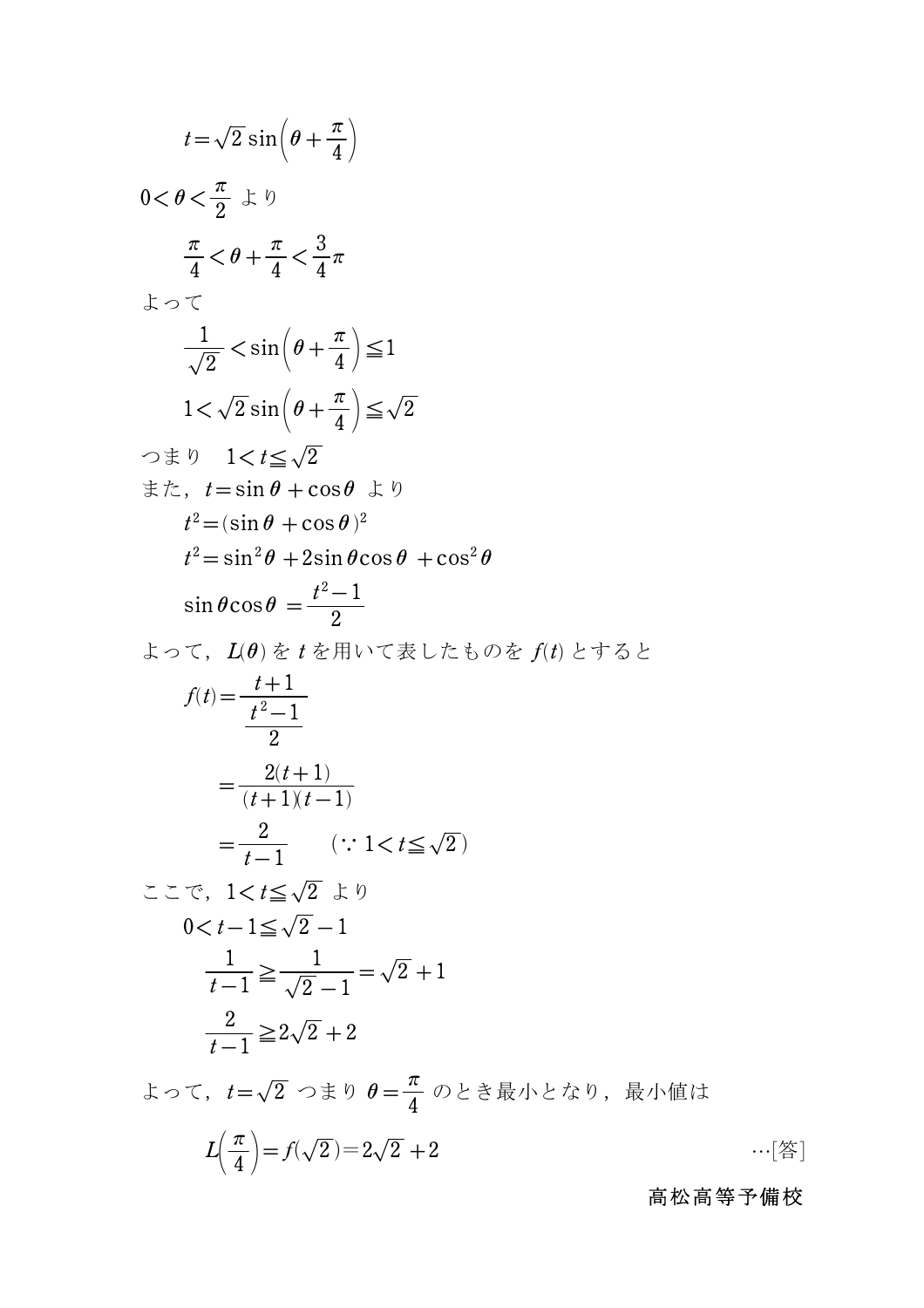(1) 
$$
y=f(x) \geq \pm 5 \geq y=ax^2 +
$$

- (i) *x*=0 のとき *a*>0 から *y*>0
- (ii) *<sup>x</sup>*'0 のとき *<sup>a</sup>*>0 から <sup>2</sup> *ax* >0 , <sup>2</sup> *a* >0 より 相加平均と相乗平均の関係から

2 *a*

$$
y \ge 2\sqrt{ax^2 \cdot \frac{2}{a}} = 2\sqrt{2x^2} = 2\sqrt{2}|x|
$$

 (i) , (ii) より求める領域は 右図の斜線部分で 原点以外の境界を含む。

*a*



(2)  $y=g(x) \leq x \leq \frac{1}{2}$   $y=a^2x^2+\frac{2}{x^2}$ *a* (i) *x*=0 のとき *a*>0 から *y*>0 (ii) *x*'0 のとき  $p\!>\!0$  ,  $q\!>\!0$  ,  $r\!>\!0$  のとき,  $p^3\!+q^3\!+r^3\!-\!3pqr$  について  $p^3 + q^3 + r^3 - 3pqr = (p + q + r)(p^2 + q^2 + r^2 - pq - qr - rp)$  $=\frac{1}{2}(p+q+r)[(p-q)^2+(q-r)^2+(r-p)^2]\geq$ 1 2  $(p+q+r)[(p-q)^2+(q-r)^2+(r-p)^2]\geq 0$ つまり  $p^3 + q^3 + r^3 \ge 3pqr$  ここで *p*=  $P^{\frac{1}{3}}$  ,  $q\!=\!Q^{\frac{1}{3}}$  ,  $r\!=\!R^{\frac{1}{3}}\stackrel{>}{{}}\subset\;$ おくと  $P+Q+R \geq 3\sqrt[3]{PQR}$  よって  $y = a^2 x^2 +$ 2  $= a^2x^2 +$ 1  $+$ 1  $\geq 3\frac{3}{4}$  $\sqrt[3]{}$  $a^2x^2 \cdot \frac{1}{x}$ . 1 1  $=3\sqrt[3]{x^2}=3$  $\chi^{\frac{2}{3}}$ 

*a*

*a*

*a*

*a*

[3]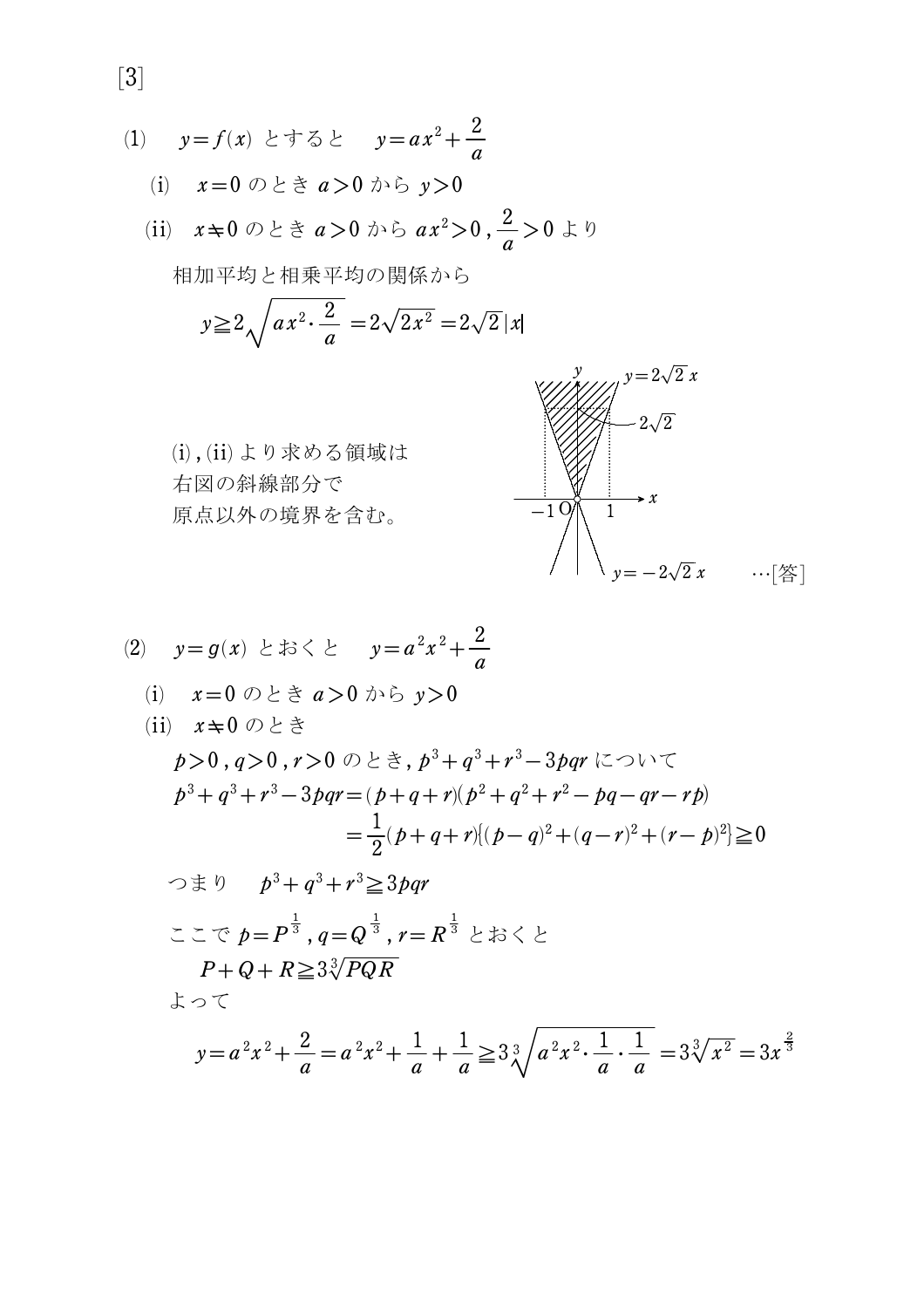

## 高松高等予備校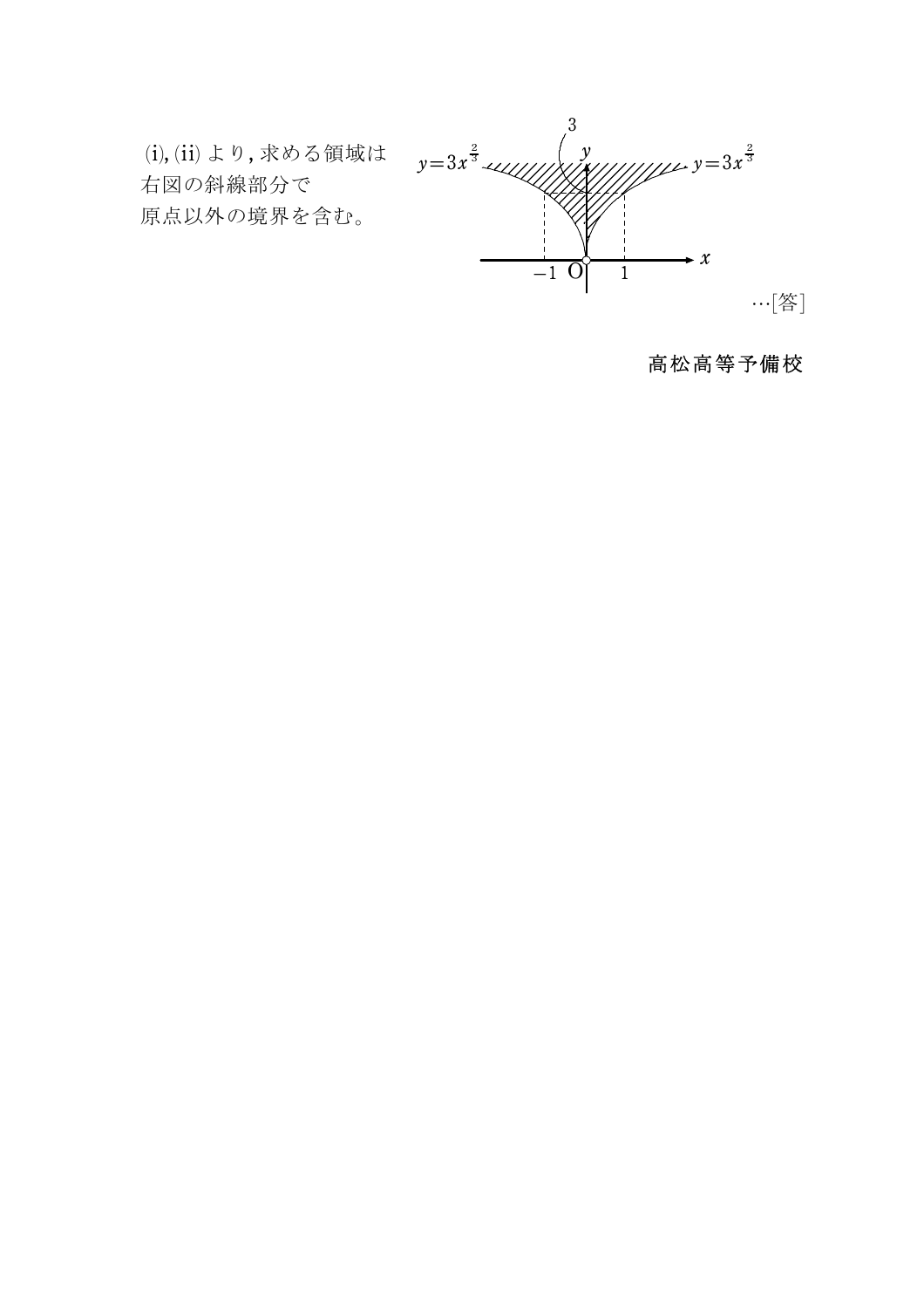$$
f(x) = x \log x \quad (x > 0) \quad (\subset \supset \cup \subset \subset
$$
  
(1) 
$$
\int f(x) dx = \int x \log x dx
$$

$$
= \int \left(\frac{1}{2}x^2\right)' \log x dx
$$

$$
= \frac{1}{2}x^2 \log x - \int \frac{1}{2}x dx
$$

$$
= \frac{1}{2}x^2 \log x - \frac{1}{4}x^2 + C \quad (C \text{ if } (\infty) \text{ if } \infty \text{ if } \infty \text{ if } \infty \text{ if } \infty \text{ if } \infty \text{ if } \infty \text{ if } \infty \text{ if } \infty \text{ if } \infty \text{ if } \infty \text{ if } \infty \text{ if } \infty \text{ if } \infty \text{ if } \infty \text{ if } \infty \text{ if } \infty \text{ if } \infty \text{ if } \infty \text{ if } \infty \text{ if } \infty \text{ if } \infty \text{ if } \infty \text{ if } \infty \text{ if } \infty \text{ if } \infty \text{ if } \infty \text{ if } \infty \text{ if } \infty \text{ if } \infty \text{ if } \infty \text{ if } \infty \text{ if } \infty \text{ if } \infty \text{ if } \infty \text{ if } \infty \text{ if } \infty \text{ if } \infty \text{ if } \infty \text{ if } \infty \text{ if } \infty \text{ if } \infty \text{ if } \infty \text{ if } \infty \text{ if } \infty \text{ if } \infty \text{ if } \infty \text{ if } \infty \text{ if } \infty \text{ if } \infty \text{ if } \infty \text{ if } \infty \text{ if } \infty \text{ if } \infty \text{ if } \infty \text{ if } \infty \text{ if } \infty \text{ if } \infty \text{ if } \infty \text{ if } \infty \text{ if } \infty \text{ if } \infty \text{ if } \infty \text{ if } \infty \text{ if } \infty \text{ if } \infty \text{ if } \infty \text{ if } \infty \text{ if } \infty \text{ if } \infty \text{ if } \infty \text{ if } \infty \text{ if } \infty \text{ if } \infty \text{ if } \infty
$$

(2) 
$$
a > 1
$$
  $l \in \pi$   $L$ ,  $I(a) = \int_{1}^{a} \{5f(x) - af'(x)\} dx$   
\n(1)  $\pm \sqrt{9} f(x) \text{ or } \pi$   $\pm \pi$   $\Rightarrow \theta > 0$   $\pm \sqrt{9} \pm \sqrt{9}$   
\n $F(x) = \frac{1}{4} x^{2} (2 \log x - 1) \pm \pi \sqrt{9} \pm \pi$   
\n $I(a) = 5 \Big[ F(x) \Big]_{1}^{a} - a \Big[ f(x) \Big]_{1}^{a}$   
\n $= 5 \{F(a) - F(1)\} - a \{f(a) - f(1)\}$   
\n $\pm \sqrt{9} F(1) = -\frac{1}{4}, f(1) = 0 \pm \sqrt{9}$   
\n $I(a) = 5F(a) - af(a) + \frac{5}{4}$   
\n $= \frac{5}{4} a^{2} (2 \log a - 1) - a^{2} \log a + \frac{5}{4}$   
\n $= \frac{3}{2} a^{2} \log a - \frac{5}{4} a^{2} + \frac{5}{4}$  ... [25]

 (3) (2) より = *I*-0 1 *a* - 3 2 0 1 2*a*log*a a* + 5 2 *a* = - 3*a*log*a a* =*a*0 1 3log*a* -1 *a*>1 で *I*-0 1 *a* =0 を解くと *a*= 1 3 *e*

 $[4] \centering% \includegraphics[width=1\textwidth]{figs/fig_4a} \caption{The 3D (blue) and 4D (blue) are the same as a function of the left (red) and the right (red) are the same as a function of the right (red) and the right (red) are the same as a function of the right (red). The right (red) is the same as a function of the right (red). The right (red) is the same as a function of the right (red). The right (red) is the same as a function of the right (red). The right (red) is the same as a function of the right (red). The right (red) is the same as a function of the right (red). The right (red) is the same as a function of the right (red). The right (red) is the same as a function of the right (red). The right (red) is the same as a$